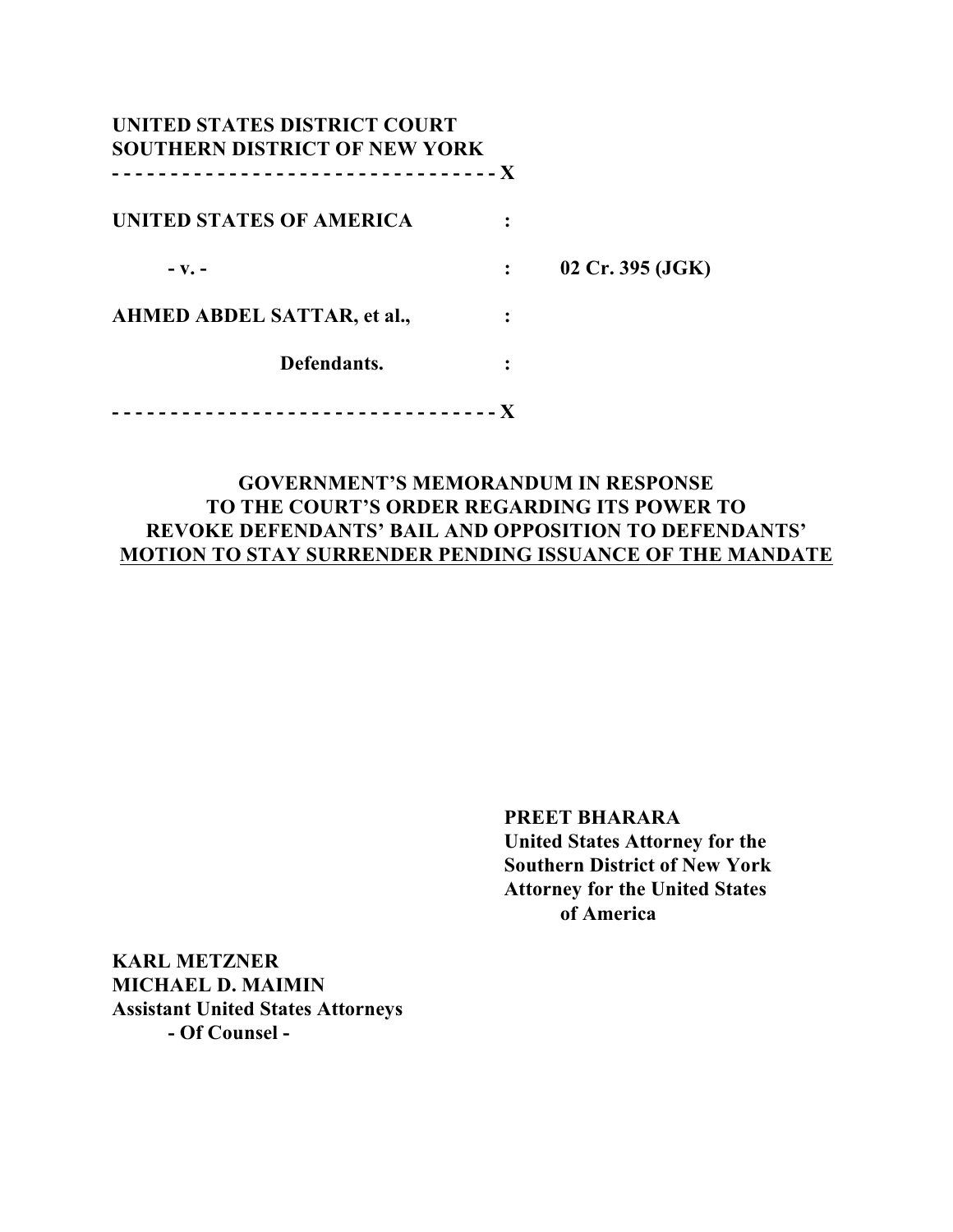| UNITED STATES DISTRICT COURT<br><b>SOUTHERN DISTRICT OF NEW YORK</b> |                  |
|----------------------------------------------------------------------|------------------|
| UNITED STATES OF AMERICA                                             |                  |
| $-$ V. $-$                                                           | 02 Cr. 395 (JGK) |
| AHMED ABDEL SATTAR, et al.,                                          |                  |
| Defendants.                                                          |                  |
|                                                                      |                  |

### **GOVERNMENT'S MEMORANDUM IN RESPONSE TO THE COURT'S ORDER REGARDING ITS POWER TO REVOKE DEFENDANTS' BAIL AND OPPOSITION TO DEFENDANTS' MOTION TO STAY SURRENDER PENDING ISSUANCE OF THE MANDATE**

The Government respectfully submits this memorandum in response to the Court's order, dated November 17, 2009, that "the parties should advise the Court forthwith whether the Court has the power now to revoke the bail for defendants Stewart and Yousry and to order them to surrender forthwith, or whether the Court must await the issuance of the mandate."<sup>1</sup> For the reasons set forth below, and as implicitly recognized by Stewart and Yousry throughout the course of their appeal, the Court has the power now to revoke the bail for defendants Stewart and Yousry and to order them to surrender forthwith, and so should

<sup>&</sup>lt;sup>1</sup> The undersigned was not aware of the Court's second order of November 17, 2009 — directing the parties to make submissions by 2:00 p.m. on November 18 — until approximately 2:25 p.m. on November 18. The Government apologizes for the oversight, and requests that the Court consider this submission notwithstanding its tardiness.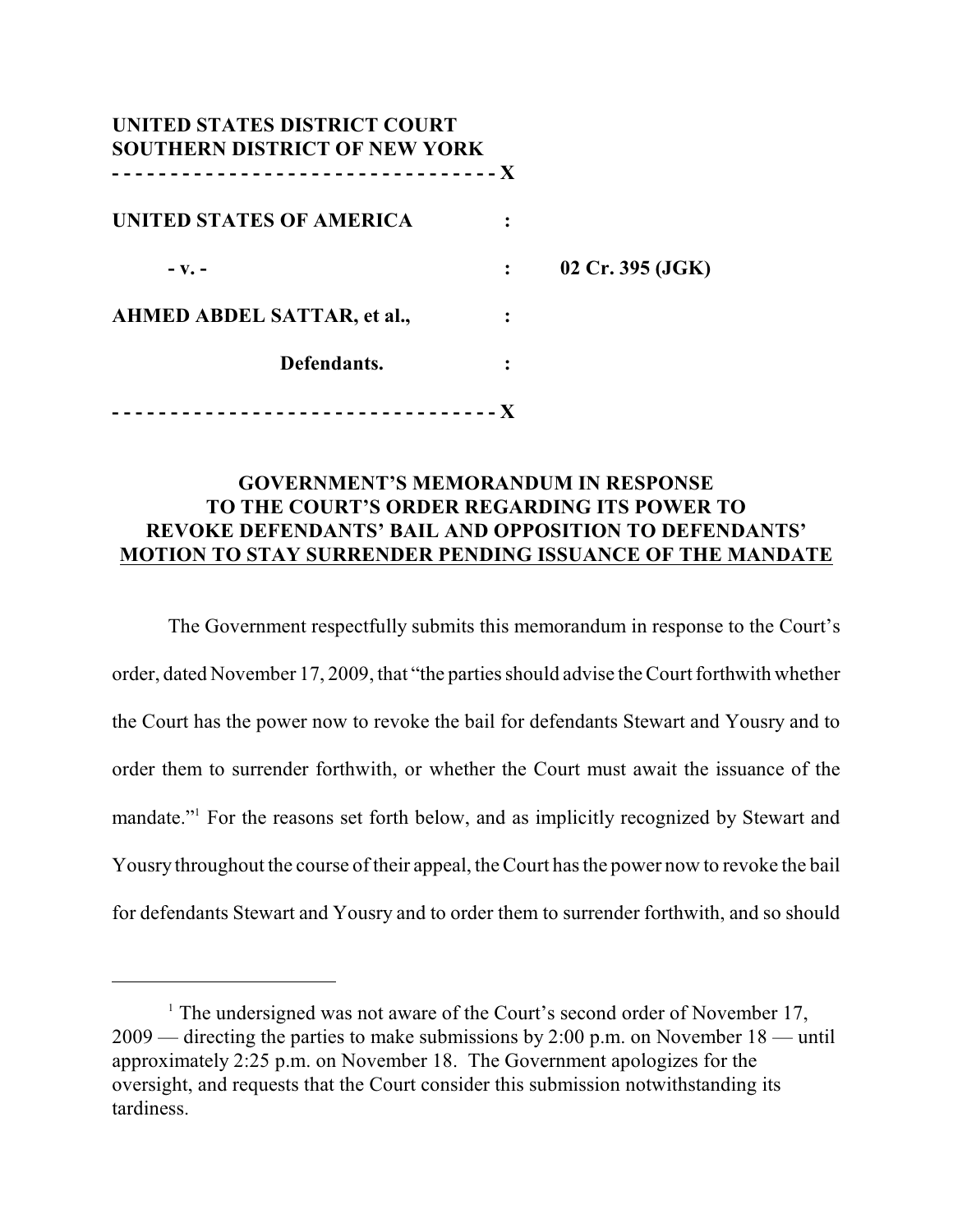deny their motion to stay surrender pending issuance of the mandate.

#### **I. Factual Background**

Superseding Indictment S1 02 Cr. 395 (JGK) (the "Superseding Indictment" or "S1 Indictment") was filed on November 19, 2003, in seven counts. Count One charged Sattar, Stewart, and Yousry with conspiracy to defraud the United States, in violation of Title 18, United States Code, Section 371. Count Two charged Sattar with conspiracy to kill and kidnap persons in a foreign country, in violation of Title 18, United States Code, Section 956(a)(1) and (a)(2)(A). Count Three charged Sattar with solicitation of crimes of violence, in violation of Title 18, United States Code, Section 373. Count Four charged Stewart and Yousry with conspiracy to provide and to conceal the provision of material support to the conspiracy to kill and kidnap charged in Count Two, in violation of Title 18, United States Code, Section 371. Count Five charged Stewart and Yousry with providing and concealing the provision of material support to the conspiracy to kill and kidnap charged in Count Two, in violation of Title 18, United States Code, Sections 2339A and 2. Counts Six and Seven charged Stewart with making false statements to the United States Department of Justice and its agency, the Bureau of Prisons, in violation of Title 18, United StatesCode, Section 1001.

Trial began on May 19, 2004, and ended on February 10, 2005, when Sattar, Stewart, and Yousry were convicted on all counts charged in the Superseding Indictment. On October 16, 2006, this Court sentenced all three defendants. Sattar was sentenced to 288 months' incarceration, to be followed by five years' supervised release, and a mandatory \$300 special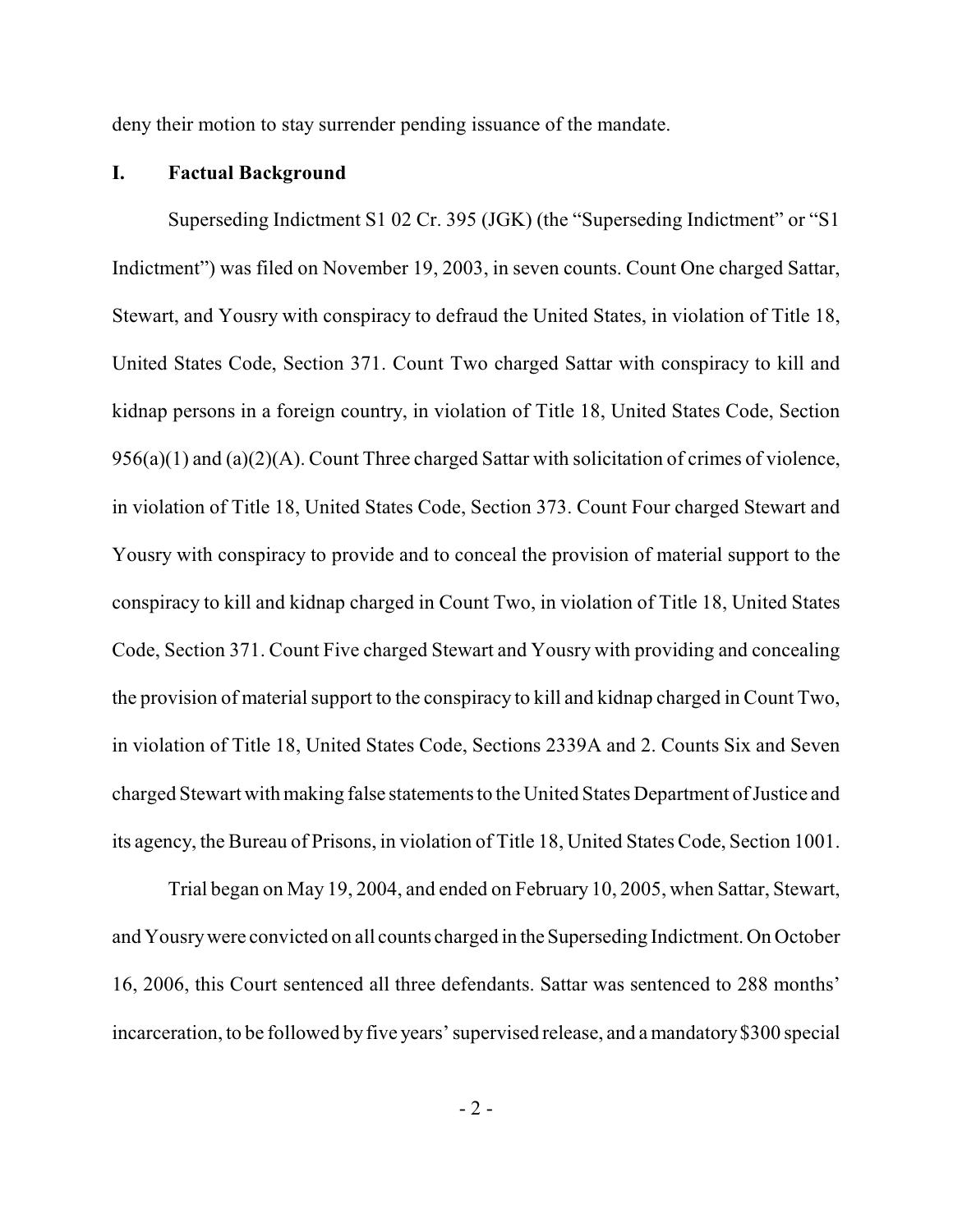assessment. Stewart was sentenced to 28 months' incarceration, to be followed by two years' supervised release, and a mandatory \$500 special assessment. Yousry was sentenced to 20 months' incarceration, to be followed by two years' supervised release, and a mandatory \$300 special assessment.

At the sentencing proceeding, Stewart and Yousry requested that their bail be continued pending appeal. Over the Government's objection, the Court granted that request, pursuant to 18 U.S.C. §§ 3143(b)(1) and 3145(c). (Sent. Tr. 128-32). Among the other necessary factors for continued release, the Court stated that "there are substantial questions which, if decided in favor of the appellants, would likely result in the reversal or a new trial on all counts on which imprisonment has been imposed." (Sent. Tr. 130). *See* 18 U.S.C.  $§ 3143(b)(1)(B)(i) \& (ii).$ 

All three defendants timely appealed their convictions. The Government crossappealed the defendants' sentences.

On November 17, 2009, the Second Circuit issued its opinion in the consolidated appeal, upholding the defendants' convictions on all counts and remanding for resentencing following consideration of particular factors with respect to Stewart – in particular, whether she committed perjury at trial or otherwise obstructed justice and whether her conduct as a lawyer triggers the special-skill/abuse of trust enhancement under the United States Sentencing Guidelines. (Slip Op. 124-25). The Court of Appeals also "directed [this Court] to revoke Stewart's and Yousry's bail pending appeal and to order them to surrender to the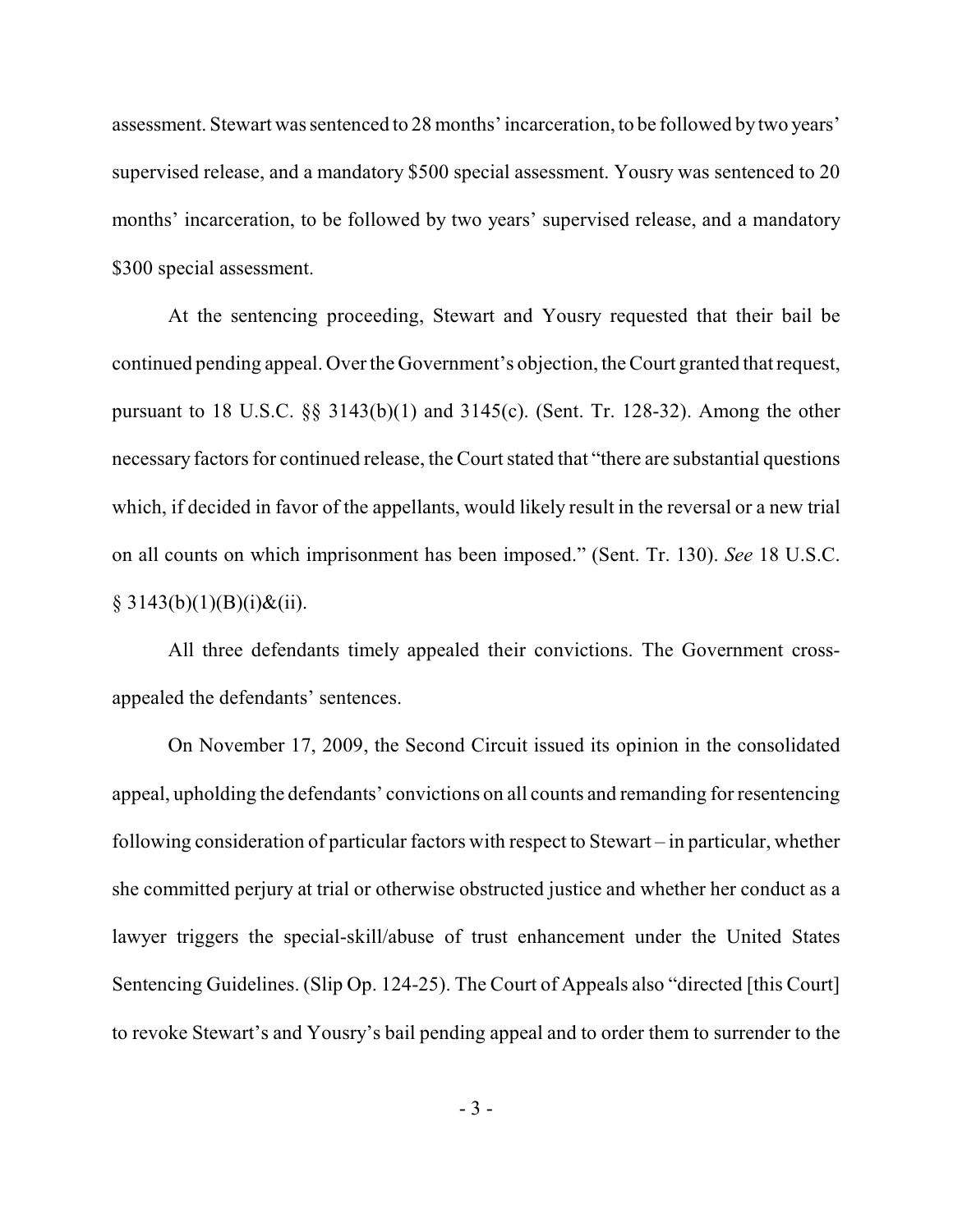United States Marshal to begin serving their sentences forthwith as directed by" this Court. (Slip Op. 2; *see also id.* 7, 125).

In response to the opinion of the Second Circuit, this Court issued an order that "the parties should advise the Court forthwith whether the Court has the power now to revoke the bail for defendants Stewart and Yousry and to order them to surrender forthwith, or whether the Court must await the issuance of the mandate." (Docket Entry 969).

### **II. Discussion**

### **A. This Court Retains Authority Over the Defendants' Bail Conditions During the Pendency of An Appeal**

This Court has the authority now, and has had the authority throughout the pendency of the defendants' appeals, to modify or revoke the defendants' bail and to order their immediate surrender, which this Court should do in light of the Second Circuit's decision. The defendants' motion to stay surrender should therefore be denied.

The procedures for requesting bail pending appeal demonstrate that a district court retains jurisdiction over bail issues, even after a notice of appeal has been filed. To begin with, section 3143(b) of Title 18 of the United States Code, which governs requests for bail pending appeal, anticipates review by "the judicial officer" of such a request from a defendant "who has filed an appeal or a petition for a writ of certiorari." 18 U.S.C. § 3143(b); *accord United States* v. *Capanelli*, No. 01 Cr. 1121 (CSH), 2004 WL 1542247, at \*4 (S.D.N.Y. July 9, 2004) (district court retains jurisdiction to decide § 3143(b) motion even after appeal filed); *United States* v. *Smith*, 595 F. Supp. 2d 953, 956 n.1 (S.D. Iowa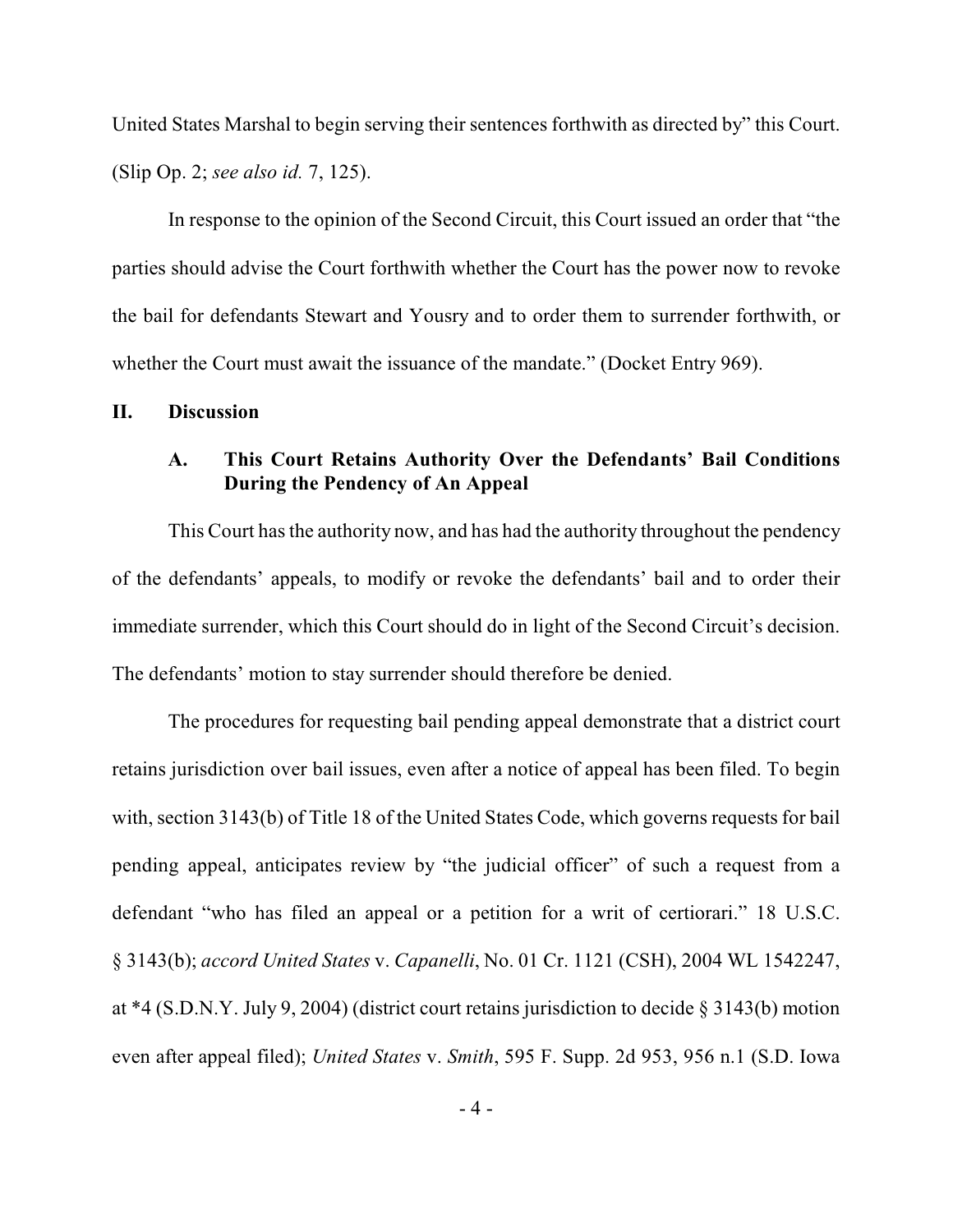2009) (section 3143(b) "confers limited jurisdiction upon district courts to decide this issue"). Further, the Second Circuit has held that a defendant's motion for bail pending appeal must ordinarily be submitted to the district court in the first instance, even if a notice of appeal has already been filed. *United States* v. *Hochevar*, 214 F.3d 342, 343-44 (2d Cir. 2000). Rule 9(b) of the Federal Rules of Appellate Procedure anticipates that the court of appeals will usually be reviewing district court rulings on motions for bail pending appeal, rather than deciding them in the first instance. Fed. R. App. P. 9(b); *Hochevar*, 214 F.3d at 343.

The Second Circuit and numerous other courts have confirmed a district court's continuing jurisdiction over bail issues while an appeal is pending. *See, e.g.*, *United States* v. *Queen*, 847 F.2d 346, 350 (7th Cir. 1988) (Rule 46 and § 3143(b) "permit district courts to determine whether convicted defendants should be released pending their appeal, and under what conditions"); *United States* v. *Catino*, 562 F.2d 1, 4 (2d Cir. 1977) (district court retains jurisdiction to review, alter, or amend conditions of release). As the Seventh Circuit has recognized,

In view of the fact that, during the pendency of an appeal, facts may come to light which render it advisable for the district court to alter the conditions upon which the defendant has been released, or to revoke his bond altogether, the same statute which explicitly empowers the district court to impose conditions upon release pending appeal, implicitly empowers the court to make such adjustments in those conditions as circumstances may necessitate.

*United States* v. *Black*, 543 F.2d 35, 37 (7th Cir. 1976).

Indeed, both Stewart and Yousry have repeatedly recognized this Court's authority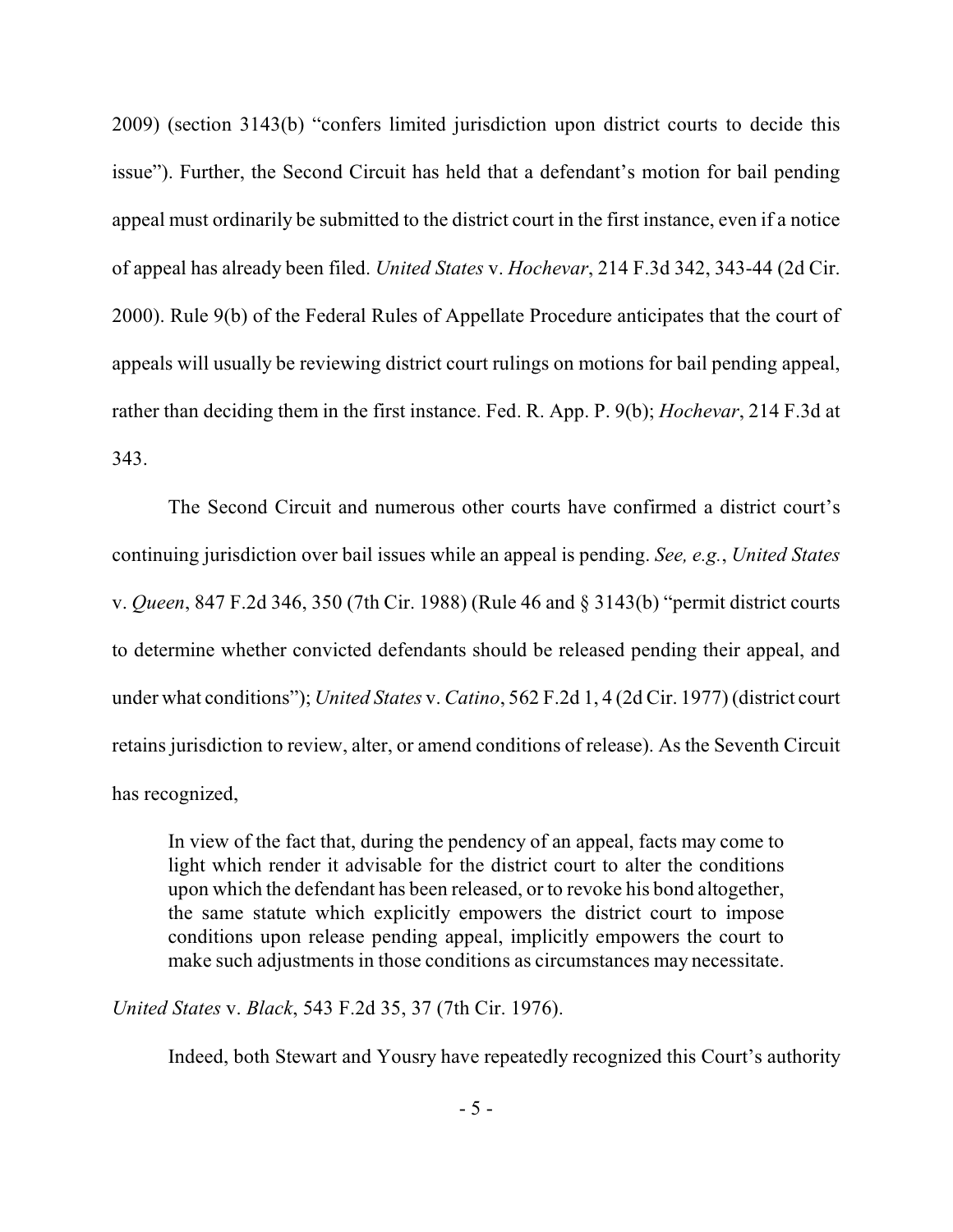to modify their bail conditions during the pendency of their appeals. In particular, since filing her notice of appeal, defendant Stewart has sought and received 25 modifications of her release conditions to allow her to travel extensively. (*See* Docket Entries 914, 929, 931, 933, 934, 936, 940, 941, 942, 943, 944, 947, 948, 949, 951, 952, 953, 954, 955, 956, 957, 960, 962, 966, 968). Defendant Yousry obtained two such modifications. (*See* Docket Entries 959, 965). Indeed, just over one week ago, Stewart sought, and received, modifications of bail from this Court allowing her "to attend a New Jersey News Legacy honoring her friends Sandra King and Ray Brown" and to "travel to Watertown, Massachusetts, to visit her friend, Virginia Gernes." (Docket Entry 968). Although the Government initially objected to these modifications (and later took no position), it never did so on the basis of a claim that the Court was without authority to modify or revoke bail.

Because the mandate has not yet issued, the defendants' appeals technically remain pending. But numerous decisions specifically recognize the authority and discretion of a district court to revoke bail after the issuance of an appellate opinion but before the issuance of the mandate. In *United States* v. *Krzyske*, 857 F.2d 1089 (6th Cir. 1988), the Sixth Circuit reviewed the pertinent authorities and recognized that a district court has the authority to revoke a defendant's bail following the rejection of the defendant's appeal on the merits in an appellate opinion, but before the mandate had issued. *Id.* at 1091. A previous Sixth Circuit panel had agreed, noting that "[t]he order to vacate appellant's bonds and rearrest them is not related to or governed by the issuance of the mandate of this court." *United*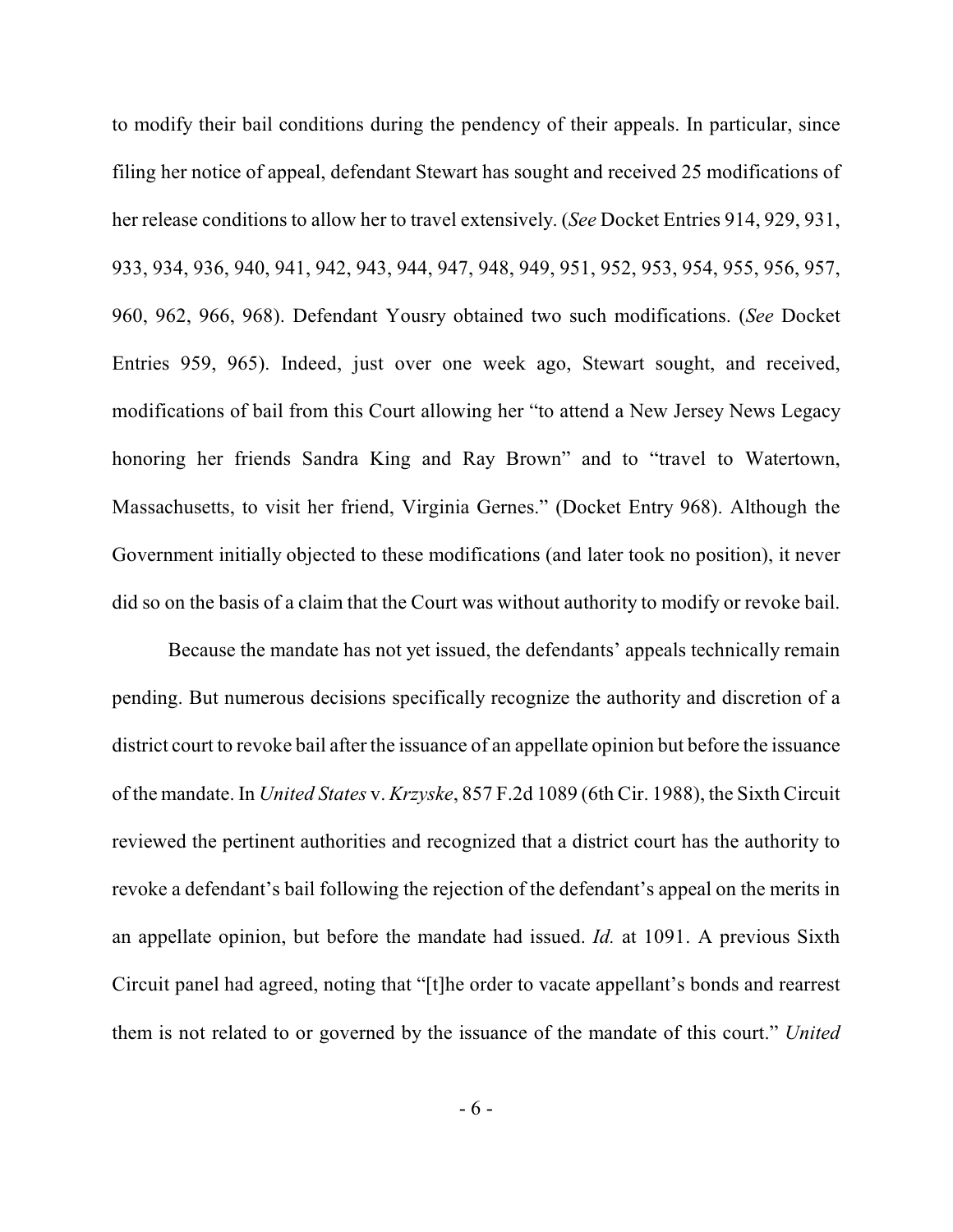*States* v. *Elkins*, 683 F.2d 143, 145 (6th Cir. 1982) (affirming jurisdiction and discretion of district court to revoke bail upon issuance of appellate opinion affirming convictions). District courts have ruled similarly. *See, e.g.*, *United States* v. *Nissenbaum*, No. CRIM.A. 00-570, 2001 WL 34082287 (E.D. Pa. Mar. 26, 2003) (revoking bail even though mandate stayed pending petition for writ of certiorari to United States Supreme Court, because "there is little chance the Supreme Court will grant certiorari to hear this case"); *United States* v. *Cocivera*, No. CRIM. A. 94-365, 1997 WL 9795, at \*1 n.1 (E.D. Pa. Jan. 9, 1997) ("the fact that the Third Circuit has not issued a mandate does not negate this court's jurisdiction"); *United States* v. *Sullivan*, 631 F. Supp. 1539, 1541 (E.D. Pa. 1986) (district court has "the power to revoke bail under 18 U.S.C. § 3143(b), before the circuit court's mandate is issued"). *Accord* David G. Knibb, *Federal Court of Appeals Manual* § 34:15 (5th ed.) ("[W]hen a criminal conviction is upheld on appeal, in the interim before receipt of the mandate the district court may conduct a sentencing hearing, revoke bail, or order a convicted defendant to commence his sentence.") (footnotes omitted).

#### **B. Defendants Stewart and Yousry Should Be Remanded Immediately**

Pending the issuance of the mandate, 18 U.S.C. § 3143(b) governs the continued release of defendants Stewart and Yousry. Because both have been convicted of violating 18 U.S.C. § 2339A, the provisions of § 3143(b)(2) apply, which requires categorically that any person convicted of such an offense and sentenced to a term of imprisonment "be detained." 18 U.S.C. § 3143(b)(2).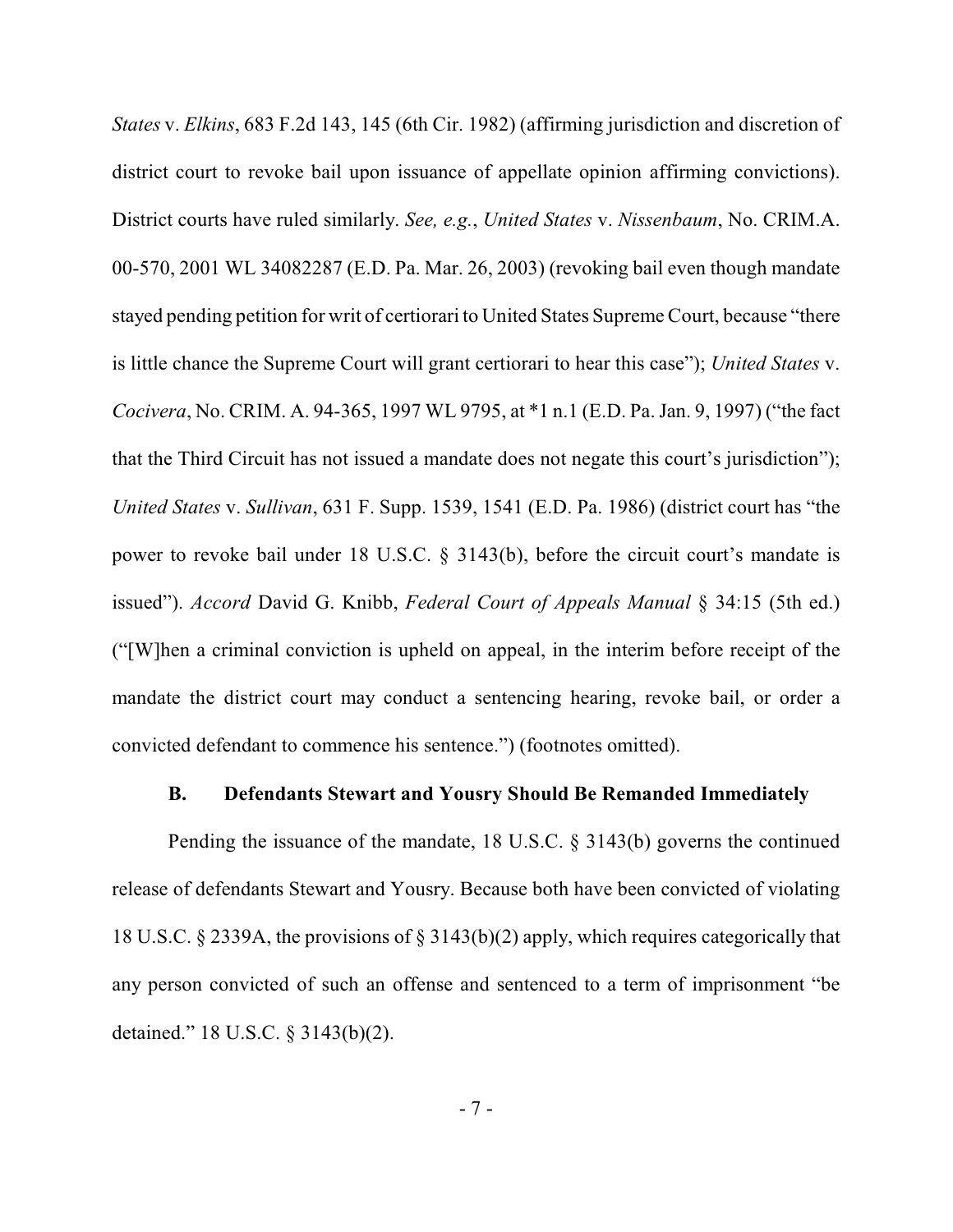Notwithstanding the mandatory language of  $\S$  3143(b)(2), "an exception permits release of mandatory detainees who meet the requirements for release under  $\S 3143(b)(1)$ , and 'if it is clearly shown that there are exceptional reasons why such person's detention would not be appropriate.'" *United States* v. *DiSomma*, 951 F.2d 494, 496 (2d Cir. 1991) (quoting 18 U.S.C.  $\S 3145(c)$ ). To satisfy the requirements of  $\S 3143(b)(1)$ , "the trial judge must find that the person poses no risk of flight and no danger to the community during release and that the appeal 'raises a substantial question of law or fact likely to result in' reversal, a new trial, or a reduced sentence, and is not interposed for purposes of delay." *Id.* (quoting 18 U.S.C.  $\S$  3143(b)(1)). Only after making these findings does the trial court consider whether the presence of exceptional circumstances would making detention inappropriate. *Id.*

In light of the opinion of the Second Circuit issued on November 17, Stewart and Yousry cannot satisfy the requirements for continued bail pending appeal. At sentencing, this Court reasoned that the legal issues surrounding the defendants' convictions under 18 U.S.C. § 2339A presented "substantial questions of law" sufficient to satisfy that requirement. (Sent. Tr. 130-31). The Court relied on the same issues to find the presence of "exceptional circumstances" under § 3145(c). (Sent. Tr. 131-32). But now three circuit judges have unanimously affirmed this Court's rulings on those issues, specifically discussing at length and rejecting the defendants' attacks on their § 2339A convictions. It is simply impossible to conclude that, with only the remote possibility of panel rehearing,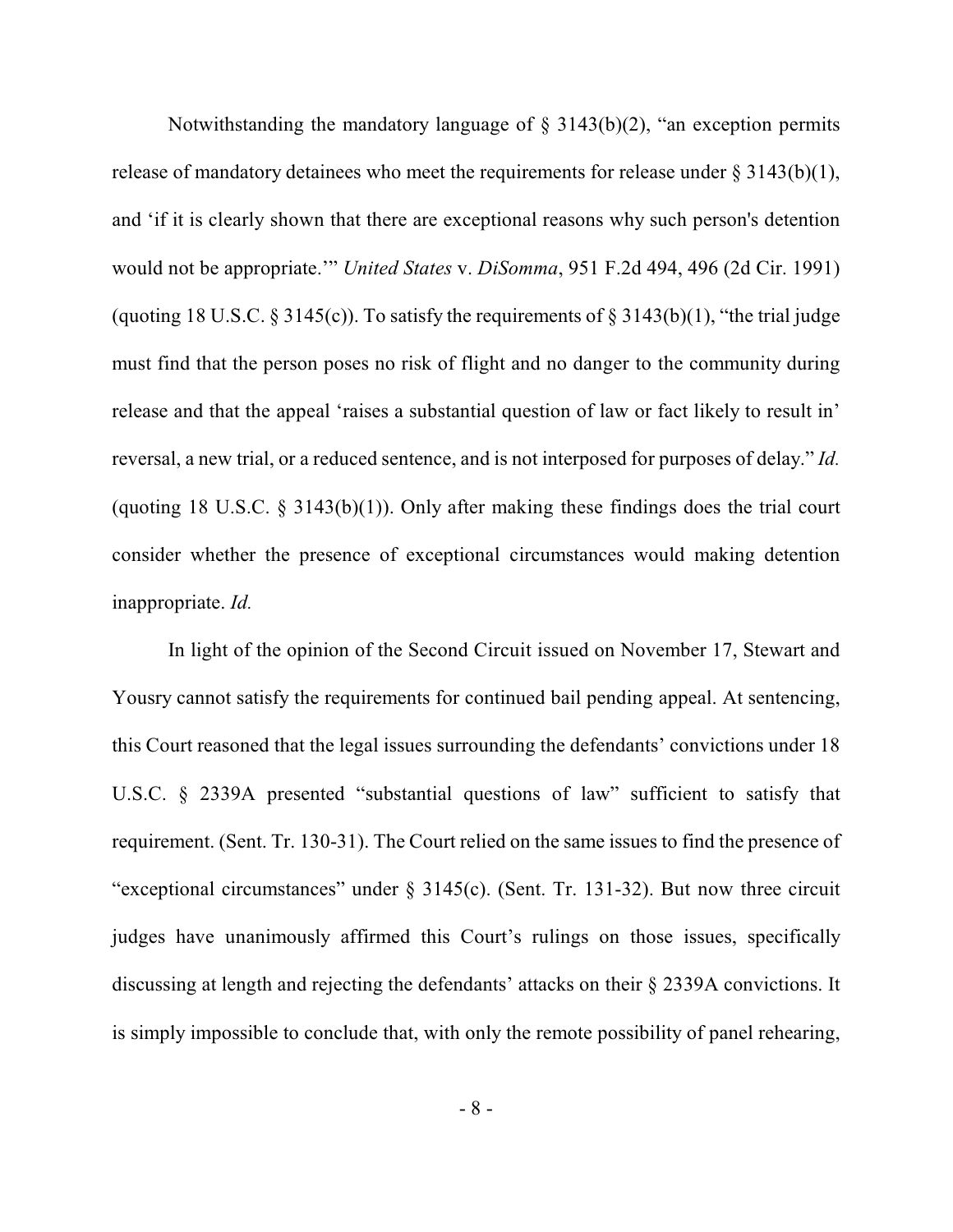rehearing en banc, or Supreme Court review remaining, the defendants' appeal still raises a "substantial question of law or fact" or presents "exceptional reasons" justifying bail. Once the mandate issues, defendant Stewart's sentence will be remanded, but only for this Court to determine whether to increase it; the fact that both Stewart and Yousry now face substantial prison sentences cannot be rationally disputed.

#### **III. Conclusion**

Defendants Stewart and Yousry were convicted on February 10, 2005. They were not sentenced until October 16, 2006, and have remained free on bail throughout an extensive appeal process that has lasted more than three years. But in light of the unanimous decision of the Second Circuit, the circumstances justifying their continued release no longer exist. As a result, consistent with the Second Circuit's explicit directive that both Stewart and Yousry should "surrender to the United States Marshal to begin serving their sentences forthwith," (Op. 7), the Government requests that bail as to Stewart and Yousry be vacated and that they be immediately remanded.

Respectfully submitted,

PRETT BHARARA United States Attorney

By: \_\_\_\_\_\_\_\_\_\_\_\_\_\_\_\_\_\_\_\_\_\_\_\_\_\_\_\_\_\_\_\_\_\_\_

KARL METZNER MICHAEL D. MAIMIN Assistant United States Attorneys (212) 637-2476 / -2338

- 9 -